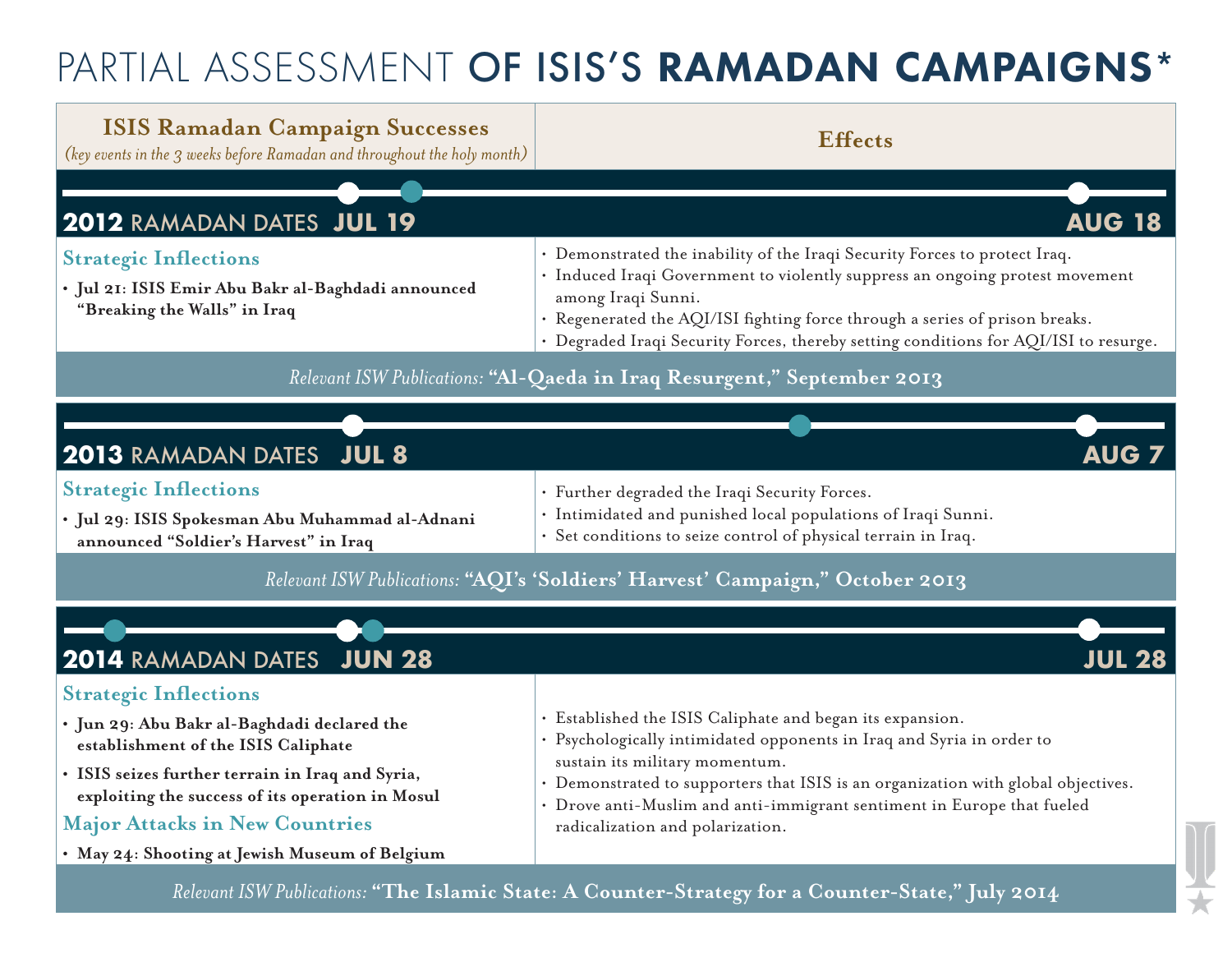## **ISIS Ramadan Campaign Successes**

*(key events in the 3 weeks before Ramadan and throughout the holy month)* **<b>Effects**